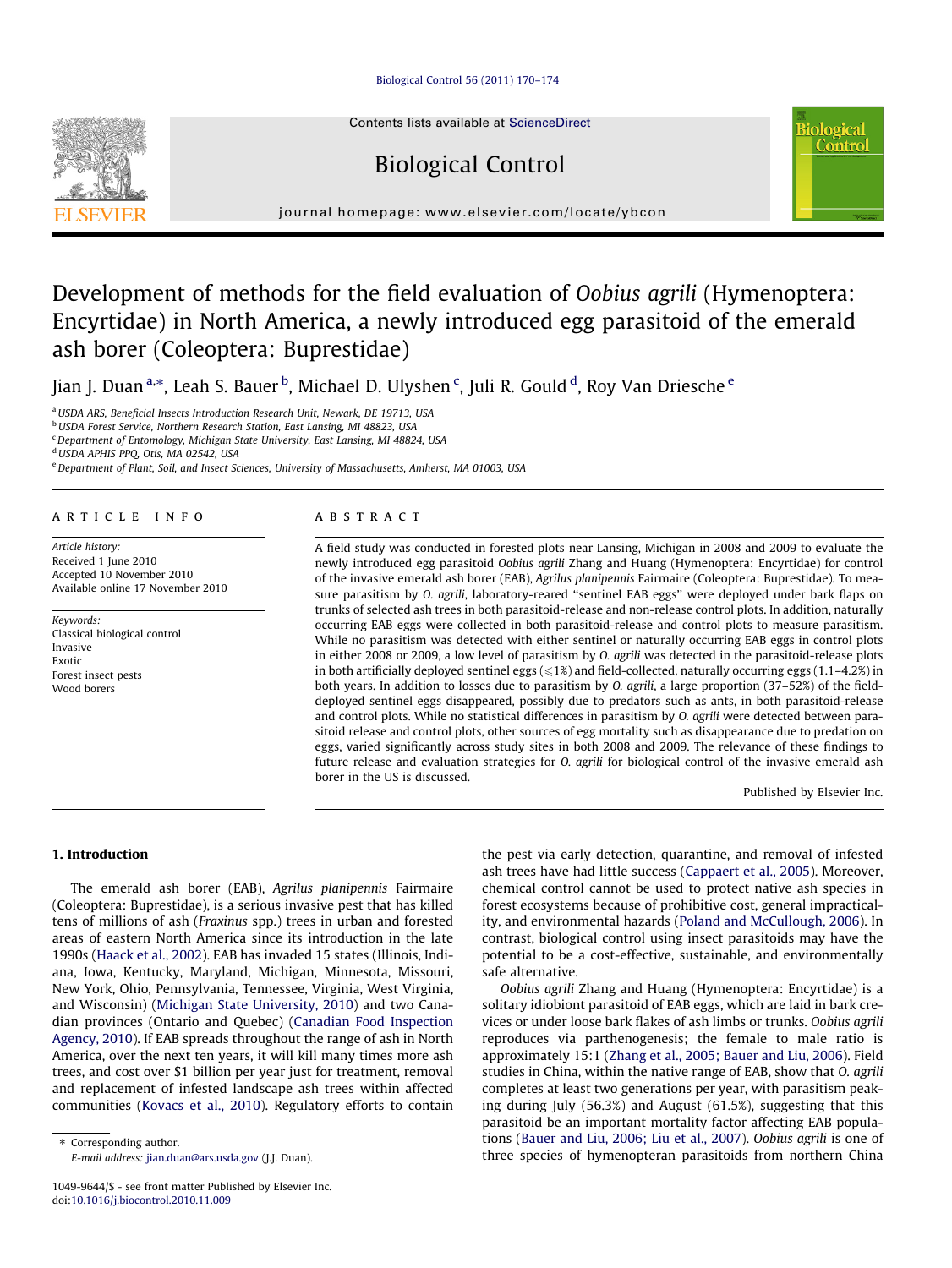that have been introduced for the biological control of EAB since 2007 [\(USDA APHIS, 2007; Bauer et al., 2008, 2009](#page-4-0)). Also introduced were Spathius agrili Yang (Braconidae), a gregarious larval ectoparasitoid [\(Liu et al., 2003; Yang et al., 2005](#page-4-0)) and Tetrastichus planipennisi Yang (Eulophidae), a gregarious larval endoparasitoid [\(Liu](#page-4-0) [et al., 2003; Yang et al., 2006\)](#page-4-0). As the only egg parasitoid, O. agrili is a particularly important component of the EAB biological control program because it poses no risk of interference with other parasitoids (native or introduced). Field surveys for EAB natural enemies in Michigan and Pennsylvania have not found parasitoids attacking EAB eggs [\(Liu and Bauer, 2007; Duan et al. 2009, 2010](#page-4-0)). With field releases underway in several states, methods to evaluate the field performance of O. agrili are clearly needed.

Few methods are available to detect and measure the impacts of egg parasitoids of wood-boring buprestid beetles, which lay eggs individually or in groups in concealed habitats such as beneath the bark flakes or in bark crevices of host trees. Because naturally occurring EAB eggs are most often found in such concealed sites, sampling them in the field (e.g., [Liu et al., 2007\)](#page-4-0) to detect parasitism or predation is time-consuming and labor intensive, with a high risk of overlooking or destroying eggs in the process. In the present study, we present a method whereby laboratory-reared ''sentinel eggs'' can be placed under bark flaps to measure the impact of O. agrili on survivorship of EAB eggs. In addition, we compare the efficacy of this method to that of sampling naturally occurring eggs, as developed by [Liu et al. \(2007\).](#page-4-0)

## 2. Materials and methods

#### 2.1. Study site

The study was conducted at four forested sites in Ingham County near Lansing, MI in 2008 and 2009. Site one  $(42°43'N/m)$ 84°25'W) included two continuous Meridian Township, MI parks (Central and Nancy Moore Parks). Site two (42°41′N/84°22′W) spanned two other Meridian Township parks (Harris Nature Center and Legg Park). The third site (42°42'N/84°24'W), a Michigan State University research area (Dobie Reserve) also in Meridian Township, was located approximately 2 km from site one and 2.5 km from site two. The fourth site (42°34'N/84°36'W) was located in Holt, MI ( $\approx$ 25 km south of Lansing) in an Ingham County Park (William M. Burchfield Park), approximately 32 km away from the Meridian Township study sites. While all four sites were used in 2008, Dobie Reserve was excluded in 2009 due to high ash mortality in the stand.

At each site, two forested plots, separated from each other by 0.5–1 km, were selected and randomly assigned as either the parasitoid-release or the control plot. All study plots were stands of mixed deciduous forest with ash (Fraxinus pennsylvanica Marsh, and F. americana L.), red maple (Acer rubrum L.), silver maple (A. saccharinum L.), box elder (A. negundo L.), oak (Quercus spp.), willow (Salix sp.), black cherry (Prunus serotina Ehrh.), black walnut (Juglans nigra L.), cottonwood (Populus deltoides Bartr. Ex Marsh), basswood (Tilia america L.), hawthorn (Crataegus sp.), prickly ash (Xanthoxylum americanum L.), and a few evergreen trees such as pine (Pinus spp.). Although there were notable differences in tree species composition, abundance, tree basal area, and tree DBH (diameter at the breast height,  $\approx \! 1.5 \text{ m}$  above the ground) among the four study sites, these characteristics were similar between release and non-release plots within sites.

## 2.2. Deployment of sentinel EAB eggs to measure parasitism by fieldreleased O. agrili

Within each plot, 10 (2008) or five (2009) green ash trees (F. pennsylvanica) without apparent symptoms of EAB infestation (e.g., bark splits, exit holes, epicormic growth, or woodpecker holes) were selected for deployment of sentinel EAB eggs to measure parasitism by field-released O. agrili. However, the visual observation of EAB exit holes, bark splits, epicormic growth or woodpecker holes were limited only to the main trunk up to the height of 2 m from the ground. In addition, EAB normally takes two years to complete a generation in MI and symptoms of host tree defense responses (bark split and epicormic growth) and woodpecker predations would not occur until EAB larvae reach late instars in the subsequent growing season. Thus, the observation of no apparent symptoms on the selected trees in our study sties did not necessarily indicate no EAB infestation, but only minimal or light EAB infestation on those selected trees. In fact, the reduction in the number of selected ash trees in 2009 was due to the shortage of suitable ash trees in the study plots because of severe EAB infestation; however, we compensated for this change by doubling the number of sentinel eggs placed on each tree. The ash trees selected for deployment of sentinel EAB eggs in both 2008 and 2009 had DBH values ranging from 7.5 to 25.0 cm among different plots and were separated by a minimum of 5 m and maximum of 300 m within each plot.

Sentinel eggs were produced in the laboratory by providing gravid EAB females with fresh ash twigs (1 cm diameter  $\times$  10 cm long). Paper ribbons ( $\approx$ 0.5-cm wide) were wrapped loosely around each ash twig five to six times in a spiral. EAB females readily oviposited under ribbons when twigs were exposed to one or two pairs of EAB in ventilated 500 ml clear plastic cups in an environmental growth chamber (16:8 L:D,  $65 \pm 10\%$  RH, with daytime and nighttime temperatures cycling between  $25 \pm 2$  and 20  $\pm$  2 °C, respectively). The ash twigs were checked daily by unwrapping the ribbon, and EAB eggs (either single or in small groups) were removed along with the small area of bark (5– 7 mm long by 3–5 mm wide) on which eggs were laid.

EAB eggs were deployed in the field by cutting shallow bark flaps (0.2 cm in depth, 0.5 cm wide  $\times$  1.0 cm long) on the trunks of the selected ash trees using a utility knife, and inserting the small bark flake (to which the eggs were attached) under the flap. One bark flake, with one or more eggs, was pinned under each bark flap, leaving enough space between the eggs and the flaps to avoid damaging the eggs. Ten bark flaps were created per tree in 2008 and 20 per tree in 2009; half of the eggs were implanted 0.5–1 m and the other half 1.5–2 m above the ground. The locations of the sentinel eggs were indicated by writing numbers next to the bark flaps using weather-resistant ink.

The deployment of sentinel eggs in both the release and control plots at each site was completed in one or two days. Deployments were made in all of the sites over the course of 4 weeks (from June 29 to July 30) in 2008 and 2 weeks (June 16 to June 29) in 2009.

Within 24 h of sentinel egg deployment, female O. agrili were released at the base of each selected ash tree in the release sites (10 and 60 per tree in 2008 and 2009, respectively). The sentinel eggs were then left in place for approximately 4 weeks in 2008, but many eggs were lost over that period, possibly due to predation or some other mortality factor. Consequently, the exposure period was shortened to one week in 2009. Because O. agrili prefers EAB eggs that are <13 days old (LSB, unpublished data), this change is unlikely to have significantly affected parasitism rates. At the end of the field-exposure period, all the egg-bearing bark flakes were collected, placed individually into 1.5 ml Eppendorf<sup>®</sup> snapcap tubes (one bark flake per tube), and brought to the laboratory, where the eggs were incubated for four weeks at  $25 \pm 2$  °C, photoperiod (L:D) of 16:8 h, and ambient RH to recover adult O. agrili. After four weeks, the eggs were examined under a dissection (stereo microscope), and assigned to one of the following four categories: (1) hatched – with an exit hole visible on the underside of the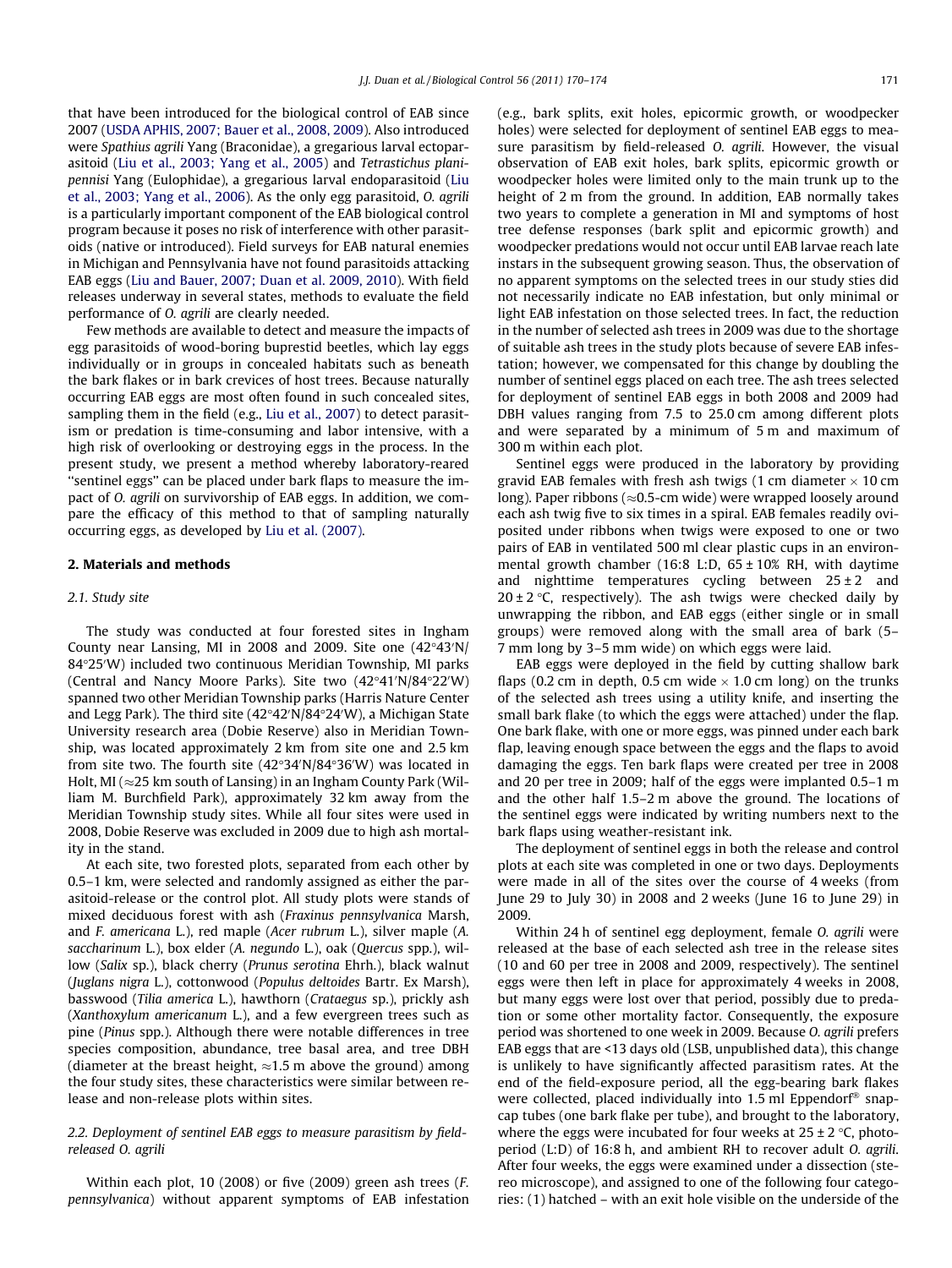egg, (2) unhatched – no exit holes on the egg chorion and no live or dead parasitoid remains such as parasitoid egg, larva, pupa, and/or adult, (3) disappeared – no eggs left or only pieces of egg chorion left on the original egg-bearing bark, and/or (4) parasitized – O. agrili exit hole visible on the surface of egg or egg melanized and containing larval and/or pupal stages of O. agrili. In both 2008 and 2009, approximately 8% of the egg-bearing bark pieces were accidentally dislodged from the tree, and the eggs on these bark pieces were excluded from the dataset. The parasitism rate of sentinel eggs by O. agrili for each tree or study site was calculated as the number of parasitized eggs (with O. agrili exit holes or remains) divided by the sum of hatched, unhatched and parasitized eggs. Eggs in the lost and disappeared category were not included in calculation of Oobius agrili parasitism because we did not know if those eggs were parasitized or not.

## 2.3. Survey of egg parasitism in naturally occurring EAB eggs

Approximately 2 weeks after release of O. agrili, the main trunk (0.5–2.5 cm above the ground) of each study tree from the parasitoid-release and control plots was searched for naturally occurring EAB eggs for 30 min by one observer or 15 min by two observers. In addition to these ash trees, 10 and five other green ash trees (in 2008 and 2009, respectively) with a similar DBH and within 5– 10 m of the study ash trees were also searched for EAB eggs. Those additional green ash trees showed no apparent signs of EAB infestation (bark splits, exit holes, epicormic growth, or woodpecker holes) on the main trunks up to the height of 2 m from the ground line. Naturally occurring eggs were found by carefully looking beneath flakes of bark on the trunks of the trees and collected by removing the pieces of bark ( $\approx$ 0.25 cm<sup>2</sup>) to which they were attached. These were individually placed into 1.5 ml Eppendorf snap-cap tubes, brought back to the laboratory, and incubated (still in the tubes) at  $25 \pm 3$  °C, L:D 16:8 h, and ambient humidity for 5 weeks to recover adult O. agrili. At the end of incubation period, unhatched eggs were dissected under a dissecting microscope for any unsuccessful parasitism by O. agrili according to method described in [Liu et al. \(2007\).](#page-4-0) Relative percent parasitism by O. agrili was calculated based on total number of eggs collected from all sampled trees.

#### 2.4. Statistical analysis

Likelihood chi-square tests were used to compare the distribution of different fates of sentinel EAB eggs between parasitoid-release and non-release control plots. Percentage EAB egg mortality was calculated for each category such as failure to hatch, parasitism, or disappearance based on the total number of the sentinel eggs deployed on each tree. Percentages in each category of EAB egg mortality were then arcsine-transformed for analysis of variance (ANOVA) with study sites (four in 2008 and three in 2009) as main plots and treatments (parasitoid release vs control) as sub (split) plots. Sampled ash trees within each sub plot were considered as sampling units. For naturally occurring eggs, rates of parasitism were calculated based on the total number of eggs collected from each tree, and then arcsine-transformed for data analysis with the same ANOVA model used for sentinel eggs. However, locations of deployed sentinel eggs or naturally occurring eggs on the main trunk of the tree (in the section of two meters above the ground line) were not included in the ANOVA model. Untransformed means and associated standard errors (SE) are used for presentation of the results. All statistical analyses were performed using JMP 8.0.1 [\(SAS Institute Inc., 2008](#page-4-0)).

## 3. Results

#### 3.1. Field-deployed sentinel EAB eggs

In both 2008 and 2009 ([Table 1\)](#page-3-0), only 31–40% of the deployed sentinel EAB eggs in both parasitoid-release and control plots hatched; most others either disappeared (37–52%) or failed to hatch (15–24%). While the disappearance of deployed eggs was most likely caused by consumption or removal by predators (e.g., ants, etc.), the unhatched or aborted eggs were possibly due to infertility or other unknown factors (e.g., unsuitable ambient RH or temperature) during the field exposure or laboratory incubation. While no eggs were parasitized by O. agrili in any control plots in either 2008 or 2009, 0.8 and 0.9% of the eggs (after excluding eggs disappeared) were parasitized by O. agrili in the parasitoid-release plots in 2008 and 2009, respectively. The distribution of different categories of fate of the deployed EAB eggs appeared to be significantly heterogeneous between parasitoid-release and control plots in 2008 (likelihood ratio  $\chi^2$  = 9.51, df = 3; P = 0.0232), but was not so in 2009 (likelihood ratio  $\chi^2$  = 3.82, df = 3, P = 0.2814). In 2008, more deployed eggs were disappeared (46–52%) than in 2009 (37–40%) in both release and control plots. However, more deployed eggs did not hatch in 2009 (22–24%) than in 2008 (15– 16%) in both release and control plots.

There were no significant difference ( $P > 0.05$  for all tests) between parasitoid-release and control plots for any of the egg loss categories in 2008 ([Fig. 1A](#page-3-0)) or in 2009 ([Fig. 1B](#page-3-0)). However, study site had significant effects on all categories of egg mortality in 2008 (for unhatched eggs: F = 3.94, df = 3, 75, P = 0.0115; for disappearance:  $F = 5.06$ , df = 3, 75,  $P = 0.0030$ ; for parasitism:  $F = 4.68$ ,  $df = 3, 75$ ;  $P = 0.0047$ ). In 2009, study site had significant effects on percentages of unhatched or aborted eggs ( $F = 9.58$ , df = 2 and 26,  $P = 0.0008$ ) and disappearance ( $F = 4.82$ , df = 2, 26,  $P = 0.0166$ ), but not on parasitism ( $F = 0.53$ , df = 2, 26;  $P = 0.5942$ ). This indicates that egg mortality due to different biotic and/or abiotic factors varied significantly across different study locations.

## 3.2. Naturally occurring EAB eggs

The majority (54–66%) of naturally occurring EAB eggs collected from the study plots successfully hatched in both 2008 and 2009 ([Table 2\)](#page-3-0), only 23–31% of those collected did not hatch. While no eggs in the control (non-parasitoid release) plots in 2008 nor in 2009 were parasitized by O. agrili, 1.1% and 4.2% of the eggs in the parasitoid-release plots were parasitized by O. agrili, respectively, in 2008 and 2009. The distributions of hatched, unhatched, and parasitized eggs were not significantly heterogeneous between the parasitoid-release and control plots in 2008 (likelihood ratio  $\chi^2$  = 4.73, df = 2, P = 0.0936), but were heterogeneous in 2009 (likelihood ratio  $\chi^2$  = 26.84, df = 2, P < 0.0001).

No significant differences ( $P > 0.05$  for all tests) were detected between parasitoid release and control plots in percentage of unhatched eggs and parasitism by O. agrili in 2008 [\(Fig. 2A](#page-4-0)) or in 2009 ([Fig. 2B](#page-4-0)). Study site had a significant effect on the percentage of unhatched eggs in 2008 ( $F = 4.5187$ , df = 3, 52,  $P = 0.0068$ ), but not in 2009. In both years, there were no significant effects of study site on percent parasitism by O. agrili.

#### 4. Discussion

Our results show that both deploying sentinel eggs and collecting naturally occurring eggs can detect parasitism of EAB eggs by O. agrili, which was bound to be low for such a recently released biocontrol agent. The failure to detect parasitism by O. agrili in any of the control plots also indicates that dispersal or movement by this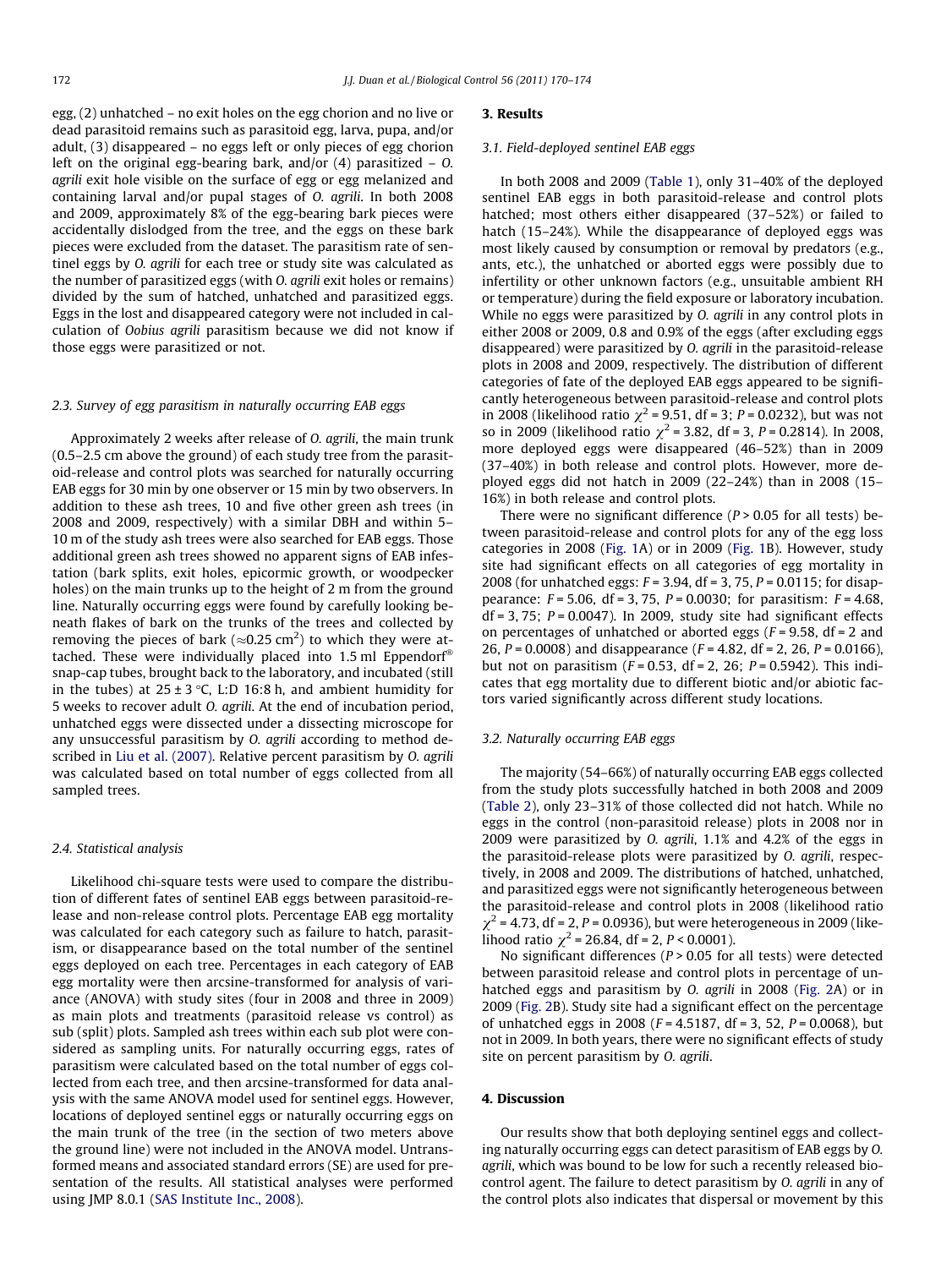<span id="page-3-0"></span>

| $\sim$<br>. . |  |
|---------------|--|
|---------------|--|

|  |  |  |  |  | Distribution of different fates of sentinel EAB egg when deployed on the trunk of selected ash trees in parasitoid release and control plots in 2008 and 2009. |
|--|--|--|--|--|----------------------------------------------------------------------------------------------------------------------------------------------------------------|
|  |  |  |  |  |                                                                                                                                                                |

| Year of egg deployment                                                                       | Fates of deployed eggs                  | Release plots | Control plots |
|----------------------------------------------------------------------------------------------|-----------------------------------------|---------------|---------------|
| 2008                                                                                         | Total number of eggs deployed: N        | 509           | 419           |
|                                                                                              | Parasitized by Oobius agrili: count (%) | 2(0.8)        | 0(0.0)        |
|                                                                                              | Hatched to larvae: count (%)            | 156 (30.6)    | 164 (39.1)    |
|                                                                                              | Unhatched (dead): count (%)             | 85 (16.7)     | 61 (14.6)     |
|                                                                                              | Disappeared in the field: count (%)     | 266(52.3)     | 194 (46.3)    |
| Homogeneity in fates between release and control plots: $\chi^2$ = 9.51, df = 3; P = 0.0232  |                                         |               |               |
| 2009                                                                                         | Total number of eggs deployed: N        | 353           | 315           |
|                                                                                              | Parasitized by Oobius agrili: count (%) | 2(0.9)        | 0(0)          |
|                                                                                              | Hatched to EAB larvae: count (%)        | 143 (40.5)    | 115 (36.5)    |
|                                                                                              | Unhatched (dead): count (%)             | 77(21.8)      | 75(23.8)      |
|                                                                                              | Disappeared in the field: count (%)     | 131 (37.1)    | 125 (39.7)    |
| Homogeneity in fates between release and control plots $\gamma^2$ = 3.82, df = 3, P = 0.2814 |                                         |               |               |



Fig. 1. Comparison of different categories losses of field-exposed sentinel EAB eggs in parasitoid-release and non-release control plots: (A) eggs deployed in 2008, and (B) eggs deployed in 2009.

egg parasitoids is very limited as the distance between control and release plots was less than 1 km. To enhance the spread and establishment of this newly introduced biological control agent, future release programs should include the largest number of release points as possible.

Results from this study showed that deploying sentinel eggs is no more effective at detecting parasitism than collecting naturally occurring eggs. However, the sentinel egg method provides a more accurate estimate of the relative contribution of parasitism by O. agrili to total egg mortality relative to other factors. For example, because EAB eggs laid on the surface of ash sticks or logs in the laboratory do not easily fall off the bark surface, the disappearance of many sentinel eggs in this study can likely be attributed to complete consumption by predators such as ants, which were frequently observed on the bark surface during this study. Predation on eggs could be a major mortality factor affecting the establishment of released O. agrili, especially since residence time of parasitized eggs is often longer than that of unparasitized eggs (LSB, unpublished data). Such losses would not be noticed by an observer searching for naturally occurring eggs. In contrast to collection of naturally occurring eggs, however, the use of sentinel eggs has certain disadvantages as well. For example, deploying sentinel eggs is more time consuming when considering the laboratory work required for producing EAB eggs for field deployment.

Although we cannot recommend adopting the method for the sole purpose of parasitoid detection at release sites, deploying sentinel eggs may, however, be an important method by which to answer specific questions regarding the biology of O. agrili or in assessing this species' relative contribution to EAB egg mortality. The method may also prove useful in other systems involving egg parasitoids of wood-boring insects such as longhorned beetles (Cerambycidae) (e.g., [Hanks et al., 1996](#page-4-0)).

Considering the number of the parasitoids released in both 2008 (10 females per tree or 100 females per site) and 2009 (60 females per tree or 300 females per site), and given that there has been less than two years for released parasitoids to build up

#### Table 2

Distribution of different fates of naturally occurring EAB eggs observed on green ash trees in parasitoid release and control plots in 2008 and 2009.

| Year of observation                                                                           | Fates of observed eggs                  | Release plots | Control plots |  |  |  |
|-----------------------------------------------------------------------------------------------|-----------------------------------------|---------------|---------------|--|--|--|
| 2008                                                                                          | Total number of eggs observed: N        | 175           | 123           |  |  |  |
|                                                                                               | Parasitized by Oobius agrili: count (%) | 2(1.1)        | 0(0.0)        |  |  |  |
|                                                                                               | Hatched to larvae: count (%)            | 119(68.0)     | 95 (77.2)     |  |  |  |
|                                                                                               | Unhatched (dead): count (%)             | 54 (30.9)     | 28 (22.8)     |  |  |  |
| Homogeneity in fates between release and control plots: $\gamma^2$ = 4.73, df = 2, P = 0.0936 |                                         |               |               |  |  |  |
| 2009                                                                                          | Total number of eggs deployed: N        | 261           | 420           |  |  |  |
|                                                                                               | Parasitized by Oobius agrili: count (%) | 11(4.2)       | 0(0.0)        |  |  |  |
|                                                                                               | Hatched to EAB larvae: count (%)        | 141 (54.0)    | 275 (65.5)    |  |  |  |
|                                                                                               | Unhatched (dead): count (%)             | 109(41.8)     | 145 (34.5)    |  |  |  |
| Homogeneity in fates between release and control plots: $\chi^2$ = 26.84, df = 2, P < 0.0001  |                                         |               |               |  |  |  |